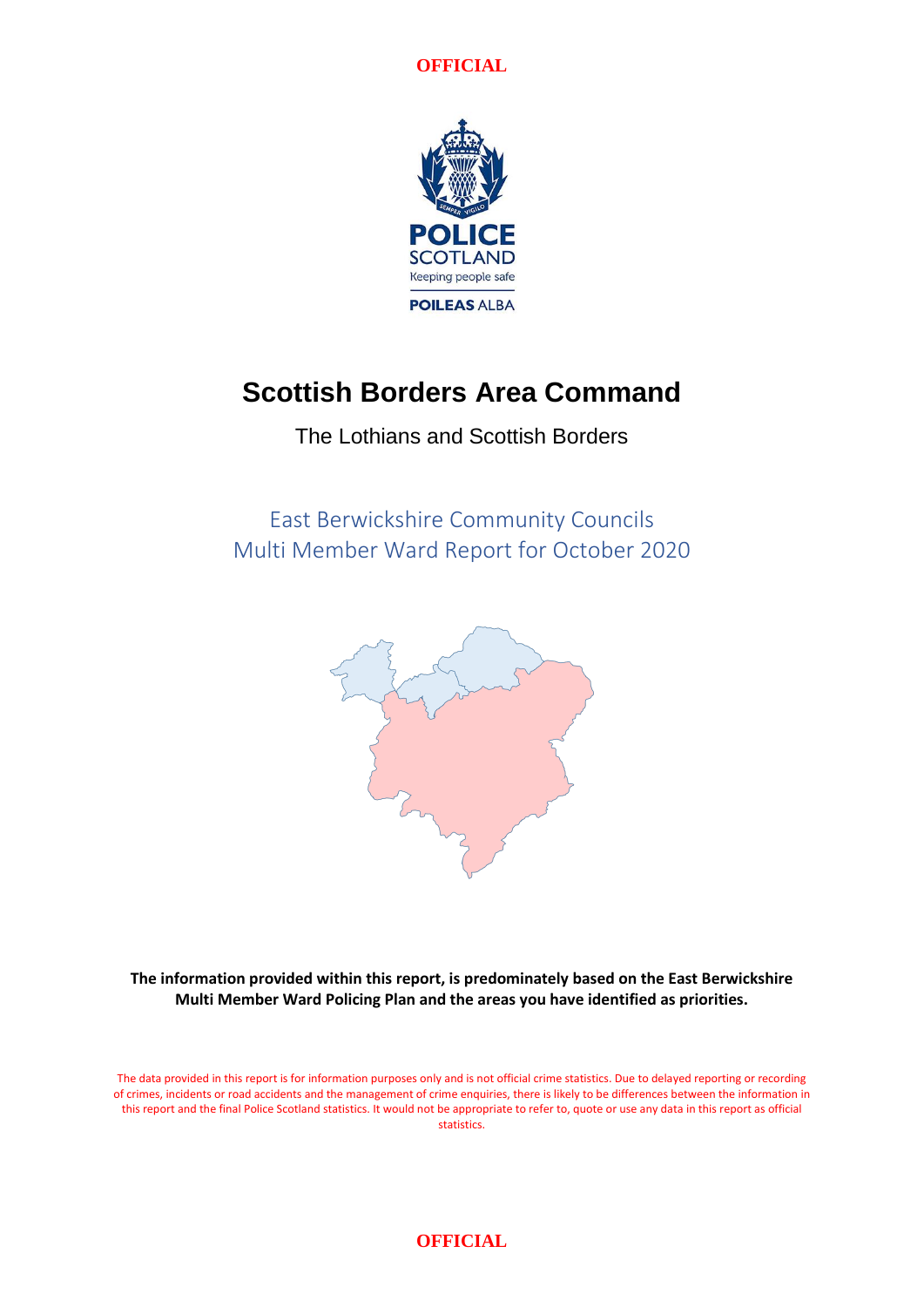

### **Figures for the whole Scottish Borders Area**

**(Data from 01/04/2020 – 25/10/2020)**

|                                                   | 2019<br>/2020 | 2020<br>/2021 | % Change                 | <b>Local Area Commanders Comment</b>                                                                  |
|---------------------------------------------------|---------------|---------------|--------------------------|-------------------------------------------------------------------------------------------------------|
| <b>Total Crimes and Offences</b><br>$(Group 1-5)$ | 2147          | 1961          | $-8.7$                   | The detection rate for Group 1-5 is 53.8% compared to 55.3% at same time last year.                   |
| Group 1: Non Sexual Crimes<br>of Violence         | 51            | 79            | 54.9                     | The detection rate for Group 1 is 77.2% compared to 76.5% at same time last year.                     |
| <b>Serious Assaults</b>                           | 21            | 31            | 47.6                     | The detection rate for Serious Assaults is 87.1% compared to 76.2% at same time last year.            |
| <b>Robberies</b>                                  | 11            | 10            | $-9.1$                   | The detection rate for Robberies is 60% compared to 90.9% at same time last year.                     |
| <b>Common Assaults</b>                            | 550           | 527           | $-4.2$                   | The detection rate for Common Assaults is 74.6% compared to 69.5% at same time last<br>year.          |
| <b>ASB</b> (Incidents)                            | 3331          | 4522          | 35.8                     | The 35.8% increase is ASB incidents can be attributed to public nuisance calls related to<br>COVID19. |
| <b>Hate Crime</b>                                 | 13            | 13            | $\overline{\phantom{a}}$ | The detection rate for Hate Crimes is 107.7% compared to 84.6% at the same time last year.            |
| <b>Group 2: Sexual Crimes</b>                     | 135           | 145           | 7.4                      | The detection rate for Group 2 is 73.1% compared to 71.1% at same time last year.                     |
| Rape - Recorded Crime                             | 32            | 22            | $-31.3$                  | The detection rate for Rape is 68.2% compared to 68.8% at same time last year.                        |
| Domestic Abuse - Recorded<br>Crime                | 372           | 454           | 22.0                     | The detection rate for Domestic Abuse Crimes are 78.9% compared to 69.1% at same time<br>last year.   |
| Group 3: Crimes of<br>Dishonesty                  | 875           | 709           | $-19.0$                  | The detection rate for Group 3 is 35.1% compared to 40.3% at same time last year.                     |
| Housebreakings - Domestic                         | 64            | 26            | $-59.4$                  | The detection rate for Domestic Housebreakings is 61.5% compared to 39.1% at same time<br>last year.  |
| <b>Motor Vehicle Thefts</b>                       | 52            | 30            | $-42.3$                  | The detection rate for Motor Vehicle Thefts is 56.7% compared to 61.5% at same time last<br>year.     |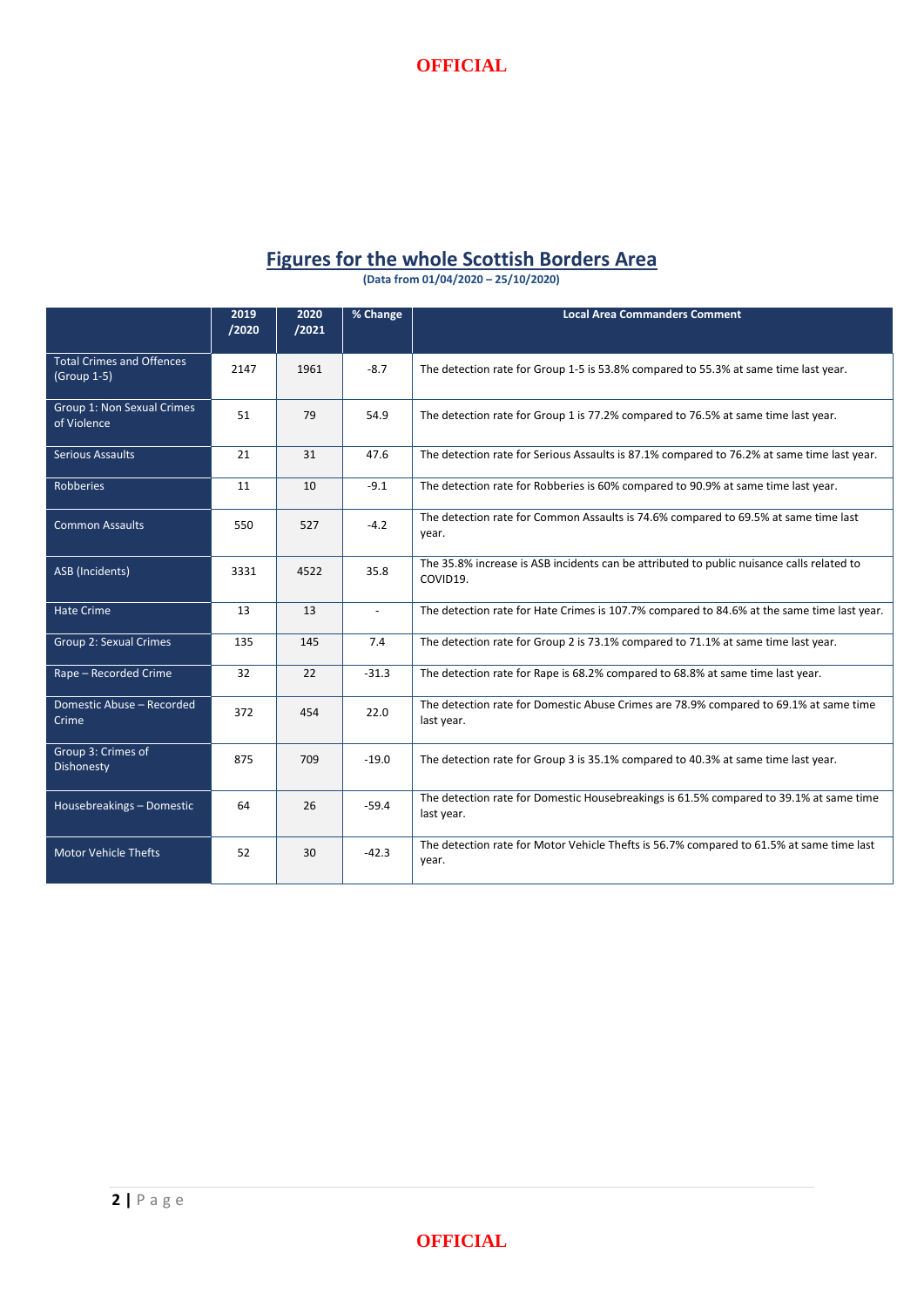### **OFFICIAL**

# **Community Sergeant Update PS Paul Begley**



I am pleased to welcome back the East Berwickshire Ward report and would like to thank the community for their patience during the previous few months, I am sure you will appreciate the demands on the emergency services during this pandemic and we are grateful for the support from the community.

Throughout October 2020, your local Community Policing Team have been dealing with ongoing incidents, supporting our colleagues in Response Policing and working alongside the council funded Community Action Team in order to address the Local Policing Priorities.

At the beginning of October 2020, Police in the Scottish Borders launched their rural crime campaign and I am delighted with the uptake on this and officers have visited a number of farms and provided free safety parks as well as security advice, as we move towards the darker nights.

Under the current circumstances, Police are unable to attend Community Council meetings and understand a number of these have been taking place on Zoom, unfortunately Police Scotland are unable to use this platform.

As an interim measure, I am holding a monthly teams meeting with your local Councillors.

# **Local Policing Priorities**

- 1. Protecting most vulnerable
- 2. Reducing violence and Anti-Social Behaviour
- 3. Reducing acquisitive crime
- 4. Improving road safety
- 5. Tackling serious and organised crime



# **Protecting most vulnerable**

In October 2020 Police in the Scottish Borders attended and were involved with around 151 mental health related calls and around 32 missing person enquiries and approximately 69 Domestic related incidents.

East Berwickshire had 11 mental health related calls and 5 missing person enquiries. Due to GDPR and protection of victims/subjects involved, we are unable to share any more specific information in relation to these type of call within this report.

Police Scotland work in collaboration with key partners to assist the most vulnerable within the communities and to provide support.

#### **OFFICIAL**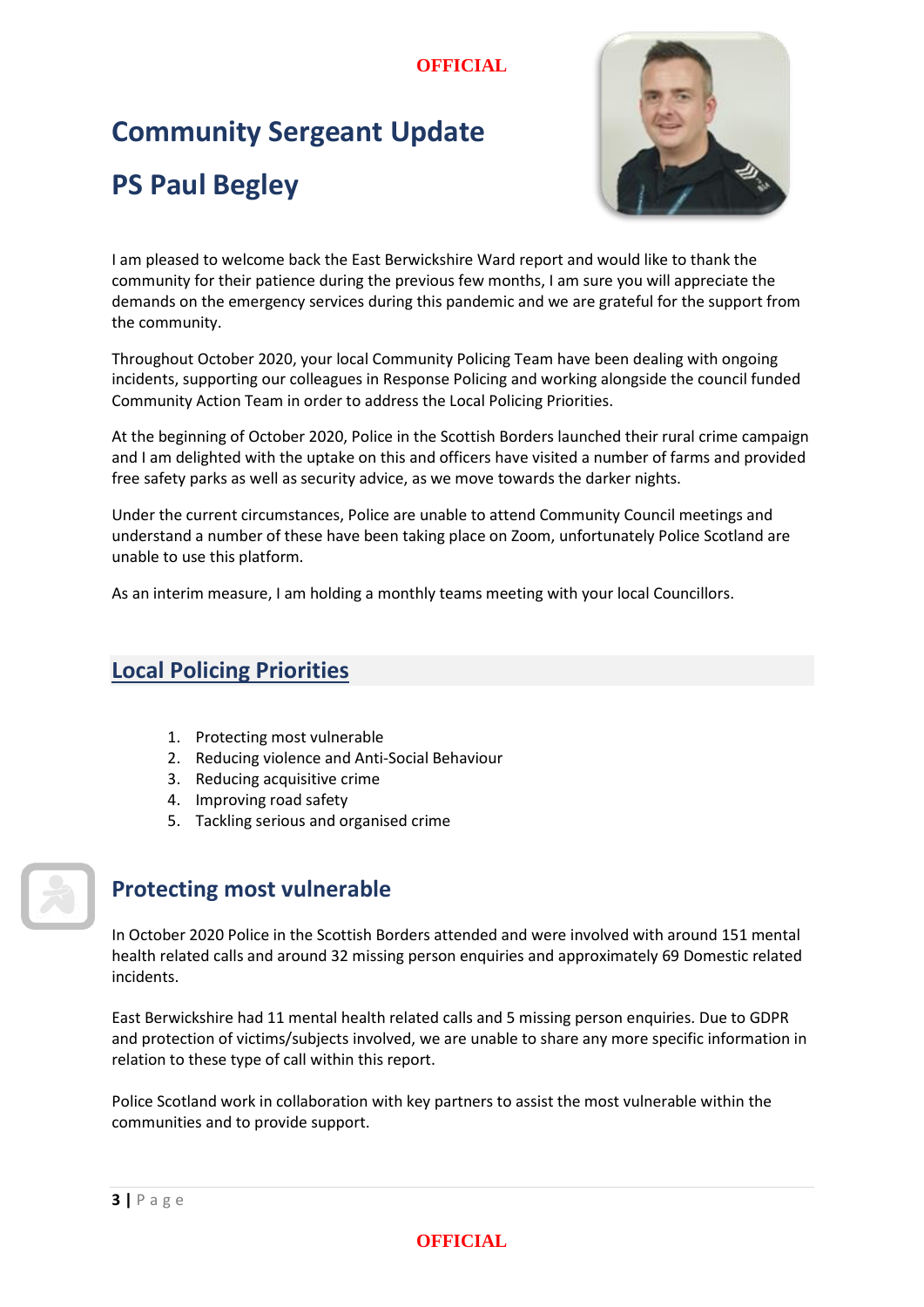

# **Reducing Violence and Anti-Social Behaviour**

#### **Assaults**

05/10/2020 – Two Police officers were assaulted by a female in the Eyemouth area, she has been arrested and charged with this. The officers sustained minor injuries.

06/10/2020 – Report of Assault in the Acredale area of Eyemouth, this incident was between juveniles, where a stone was thrown, minor injury and enquiries ongoing.

11/10/2020 – Report of Minor Assault by a Juvenile, isolated incident and matter referred to partner agencies for engagement.

21/10/2020 – Report of Assault in Eyemouth, no injuries sustained and a male was issued with a Recorded Police Warning.

31/10/2020 – Police attended a youth related call in Eyemouth, this resulted in a female Police officer being assaulted, the officer did not sustain any injuries.

#### **Anti-Social Behaviour**

10/10/2020 - Police attended at Eyemouth Primary School after reports of youths drinking. A young female was found intoxicated and taken home to her parents and this information shared with partner agencies.

11/10/2020 - Police were made aware of damage to a padlock and chain and off road bikes causing a nuisance in the Monynut area near to Cockburnspath. On 18/10/2020 there was a further report of off road bikes. Police attended and searched for bikes. Work continues to address this issue.

14/10/2020 – Reports of a drunk male within a shop in Eyemouth. Police attended and the male was issued a Recorded Police Warning.

14/10/2020 - Reports of youths gathering in the Harbour area causing issues. Police attended and warned the youths, both in relation to their behaviour and in regarding Covid guidelines. .

17/10/2020 – Reports of youths gathering at Eyemouth Primary School, Police attended however the majority of youths ran off, some youths were traced and warned accordingly.

19/10/2020 - Reports of youths within Eyemouth Holiday Park causing issues. Police were unable to trace the Youths.

#### **Vandalism**

On 14<sup>th</sup> & 16<sup>th</sup> October 2020 at separate locations in Eyemouth, two windows in total have been smashed. Both incidents are under investigation.

On 30th October 2020, a number of youths have been seen damaging a wall at Eyemouth Golf Club, this is currently under investigation and enquiries are ongoing.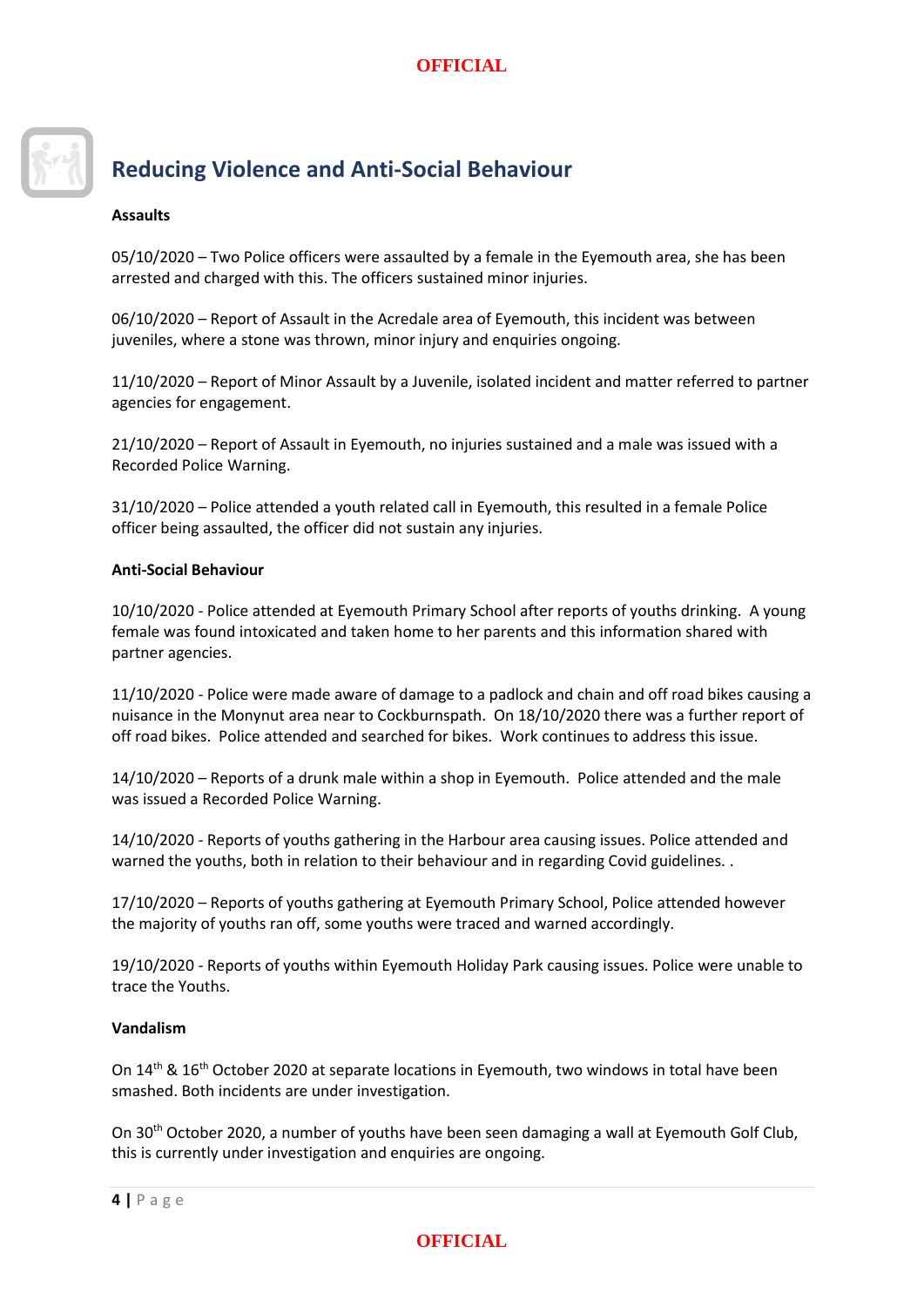

# **Reducing Acquisitive Crime**

#### **Theft**

05/10/2020 – Reports of a wooden baton being stolen from a farm in the Eyemouth area, enquiry carried out however nobody has been identified as being responsible.

09/10/2020 – Report of cash being stolen from within an address in Eyemouth, enquiries carried out however the victim has not engaged with Police and has since left the UK.

14/10/2020 – Report of Shoplifting in Eyemouth, male traced and tobacco products recovered. He was issued with a recorded Police warning.

21/10/2020 – Report of a money box being interfered with at the public toilets in Eyemouth. Enquires ongoing.

23/10/2020 – Report of Theft of Fuel (Drive Off) from a local fuel station in Eyemouth, enquiries ongoing.



# **Improving Road Safety**

01/10/2020 – Driver driving carelessly in the Burnmouth area, he was stopped and issued with a fixed penalty.

05/10/2020 – Police in Eyemouth stopped a vehicle and following further enquiry, male was issued with a fixed penalty notice for no insurance.

07/10/2020 - Police were carrying out vehicle checks in Eyemouth. A male was subsequently issued with a Fixed Penalty Notice for having no insurance on his motor vehicle.

24/10/2020 – On the A1 near Ayton, a female driver was charged with no insurance or MOT and a report has been submitted to the Procurator Fiscal.

26/10/2020 – Driver stopped in Coldingham for using a mobile phone whilst driving, subsequently issued with a fixed penalty notice.

29/10/2020 – Vehicle stopped in Eyemouth and found to have no insurance, vehicle was seized and driver issued with a fixed penalty notice.



# **Tackling Serious and Organised Crime**

Operation Marron – A National County Lines campaign covered all aspects of the 4D's Divert/Deter/Disrupt/Detect in SOC. A banner was displayed in local highlighted locations. Leaflets and posters were distributed in the Eyemouth area, where there have been reported cases.

There have been two reported cases in the Scottish Borders of Cuckooing/County Lines; one in Eyemouth involving males from London and the other in Galashiels, also involving a London nominal (not connected). In the Eyemouth case, the males have appeared at court and been given bail

**5 |** P a g e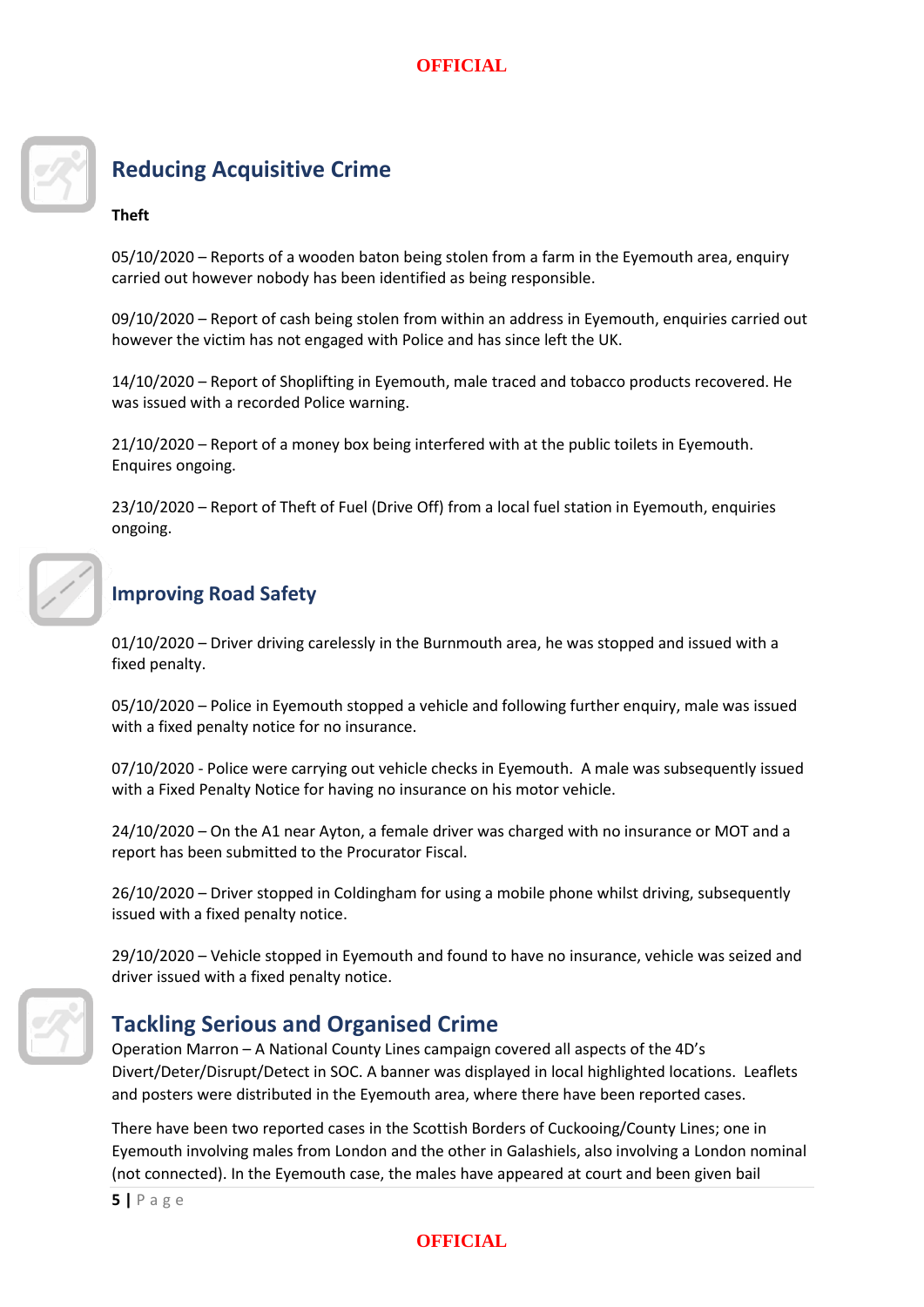#### **OFFICIAL**

conditions which include NOT to enter Scotland. The nominal from Galashiels was found with drugs to the value in excess of £10,000. This highlights the importance of informing the police where persons from another area are discovered living in the home of a vulnerable person (drug user, mental health concerns, young person).

A police training programme on Cuckooing/County Lines has been delivered to local housing officers.

October was European Cyber Security Month. The aim is to raise awareness of cybersecurity threats, promote cybersecurity among citizens and organizations; and provide resources to protect themselves online, through education and sharing of good practices. Information relating to the Suspicious Email Reporting System (SERS) from the National Cyber Security Centre was shared to the division, both internally and externally by social media, SB Alert, Neighbourhood Alert and through a briefing note. This proved to be an effective method of reporting suspected fraudulent and scam emails and texts. To date the NCSC have received nearly 3 million reports, with the removal of over 13,000 scams. (Suspicious emails to: report@phishing.gov.uk and suspicious text messages should be forwarded to 7726).

All SOC Information Sharing Agreements for Landlord Registration have been updated and are in line with a nationally approved template, these documents have been sent to Scottish Borders Local Area Commander to sign and agree with local authority counterparts.

# **Campaigns**

Scottish Borders Police are running an autumn rural crime awareness campaign focusing on farm theft prevention measures. Although we regularly patrol and check rural areas, local farms continue to be targets for thieves.

Community Officers are visiting farms with a pack specifically designed for Farmers containing a wide range of information on measures to help deter and prevent theft including;

- Physical Security Measures
- Forensic Security Marking
- Quad Bike Security
- **Trackers**
- CESAR Equipment Marking
- Sheep Theft





The campaign is supported by social media messaging shared by partners including NFUS and SLE. Farmers can use the contact us form on the Police Scotland website to request a free information pack and / or a visit from a local community officer

<https://www.scotland.police.uk/secureforms/contact/>